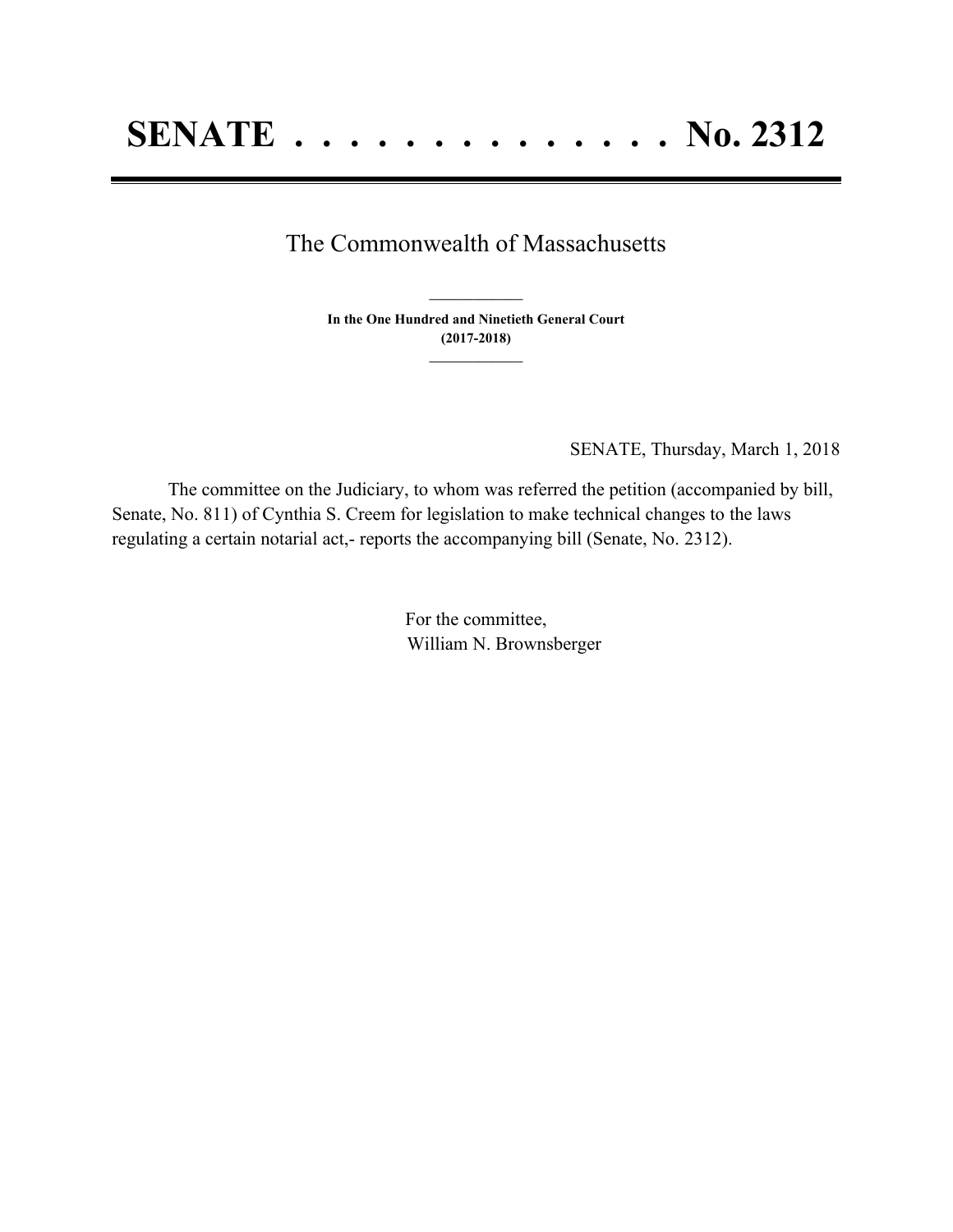## The Commonwealth of Massachusetts

**In the One Hundred and Ninetieth General Court (2017-2018) \_\_\_\_\_\_\_\_\_\_\_\_\_\_\_**

**\_\_\_\_\_\_\_\_\_\_\_\_\_\_\_**

An Act making technical changes to the laws regulating a certain notarial act.

Be it enacted by the Senate and House of Representatives in General Court assembled, and by the authority *of the same, as follows:*

| SECTION 1. Chapter 183 of the General Laws is hereby amended by striking section 42,             |
|--------------------------------------------------------------------------------------------------|
| as most recently amended by section 2 of chapter 289 of the Acts of 2016, and inserting in place |
| thereof the following section:                                                                   |

 Section 42. The forms set forth in the appendix to this chapter and in section 15 of chapter 222 for taking acknowledgments to deeds and other instruments and for certifying the authority of officers taking proofs or acknowledgments may be used but the existence of those forms shall not preclude the use of any other forms lawfully used as required or authorized by any general or special law or any regulation or executive order regulating notaries public, including forms that acknowledge the act of an individual executing a document in a representative capacity but fail to acknowledge the deed or instrument as the act of the principal or grantor.

12 SECTION 2. Section 1 of chapter 222 of the General Laws, as most recently amended by 13 section 3 of said chapter 289, is hereby amended by striking out the definition of 14 "Acknowledgment" and inserting in place thereof the following: "Acknowledgment", a notarial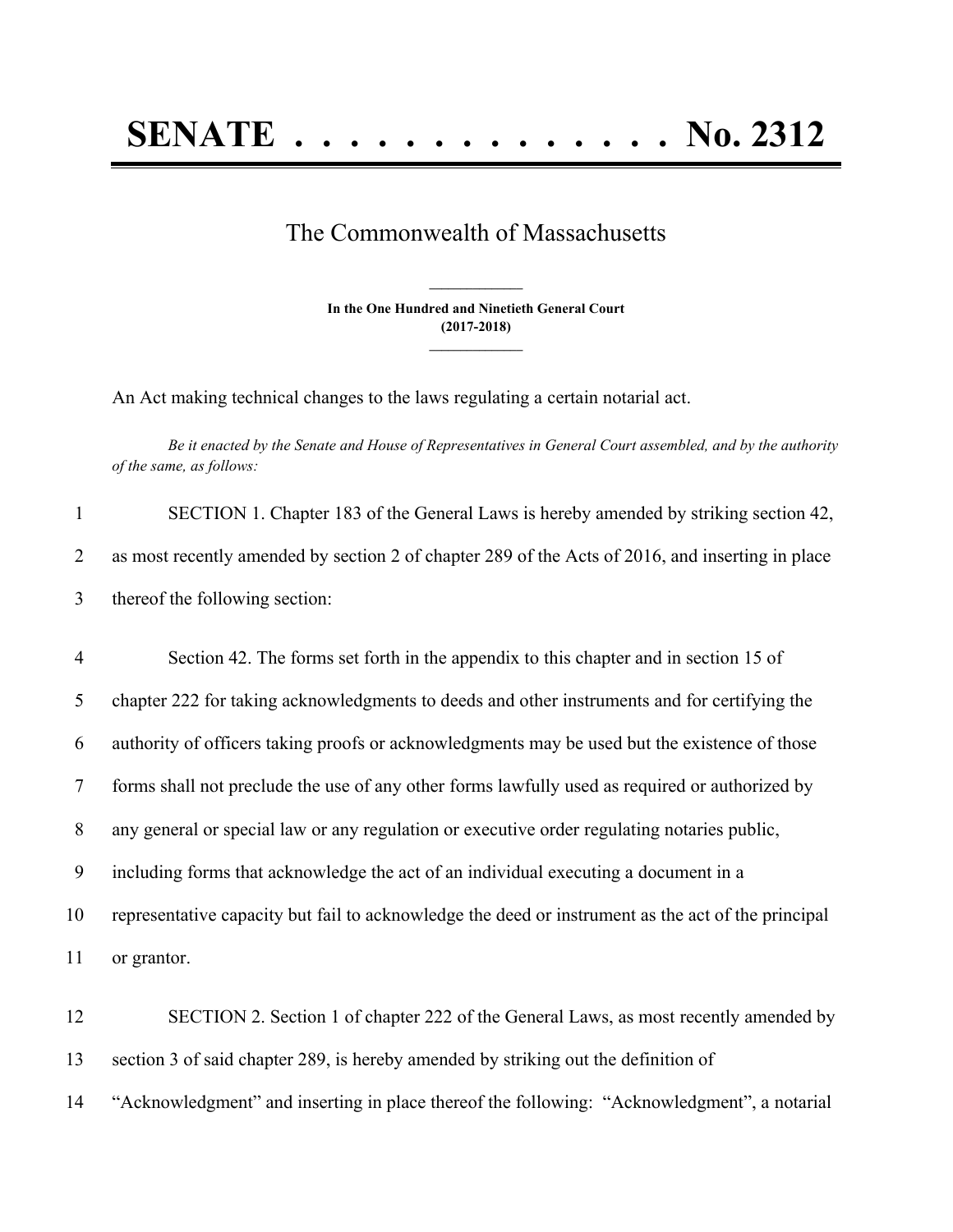act in which an individual, at a single time and place appears, in person, before a notary public, is identified by the notary public through satisfactory evidence of identity and presents a document to the notary public and indicates that the individual has executed the document for the purposes stated therein, and, if applicable, that the individual signed in a representative capacity and did so as the act of the represented person or entity.

 SECTION 3. Section 15 of said chapter 222, as appearing in section 6 of said chapter 289, is hereby amended by striking out subsection (b) and inserting in place thereof the following subsection:

 (b) A notary public shall take the acknowledgment of the signature or mark of persons acknowledging for themselves or in any representative capacity by using substantially the following form:

26 "On this day of , 20, before me, the undersigned notary public, **hand a straight of document signer)** personally appeared, proved to me 28 through satisfactory evidence of identification, which were  $\sim$ , to be the person whose name is signed on the preceding or attached document, and acknowledged to me that (he) (she) signed it for its stated purpose.

31 (as partner for \_\_\_\_\_\_\_\_\_\_\_, a partnership)

32 (as for for a corporation or other entity)

(as attorney in fact for \_\_\_\_\_\_\_\_\_\_\_\_\_\_\_\_, the principal)

(as for  $, (a)$  (the)  $)$ 

as the act of the (partnership)(corporation or other entity)(principal)( ).